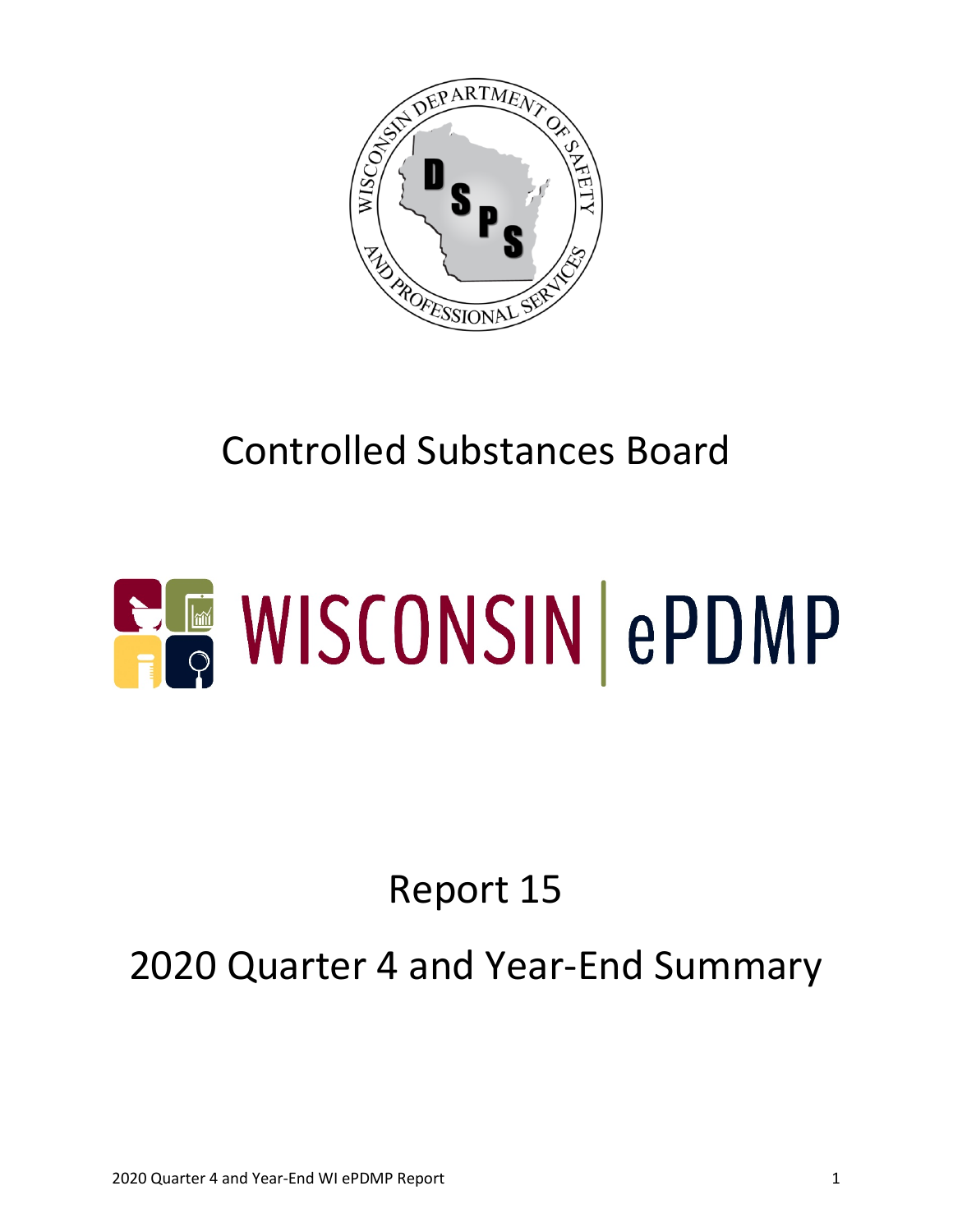#### Contact Information

#### **Wisconsin Controlled Substances Board Chairperson: Doug Englebert**

#### **Members:**

| Englebert, Doug, Chairperson  | Department of Health Services<br><b>Designated Member</b>                            |
|-------------------------------|--------------------------------------------------------------------------------------|
| Bloom, Alan, Vice Chairperson | Pharmacologist                                                                       |
| Bellay, Yvonne M., Secretary  | Department of Agriculture, Trade and Consumer Protection<br><b>Designated Member</b> |
| Barman, Subhadeep             | Psychiatrist                                                                         |
| Huck, Leonardo                | Dentistry Examining Board Representative                                             |
| Kallio, Peter J.              | Board of Nursing Representative                                                      |
| Weitekamp, John               | <b>Pharmacy Examining Board Representative</b>                                       |
| Koresch, Sandy                | <b>Attorney General Designee</b>                                                     |
| Doniparthi, Padmaja           | <b>Medical Examining Board Representative</b>                                        |

#### **Wisconsin Department of Safety and Professional Services**

4822 Madison Yards Way Madison, WI 53705 608-266-2112 [DSPS@wisconsin.gov](mailto:DSPS@wisconsin.gov) Website[: https://dsps.wi.gov](https://dsps.wi.gov/)

#### **Wisconsin Prescription Drug Monitoring Program**

[PDMP@wisconsin.gov](mailto:PDMP@wisconsin.gov) 608-266-0011 Website[: https://pdmp.wi.gov/](https://pdmp.wi.gov/)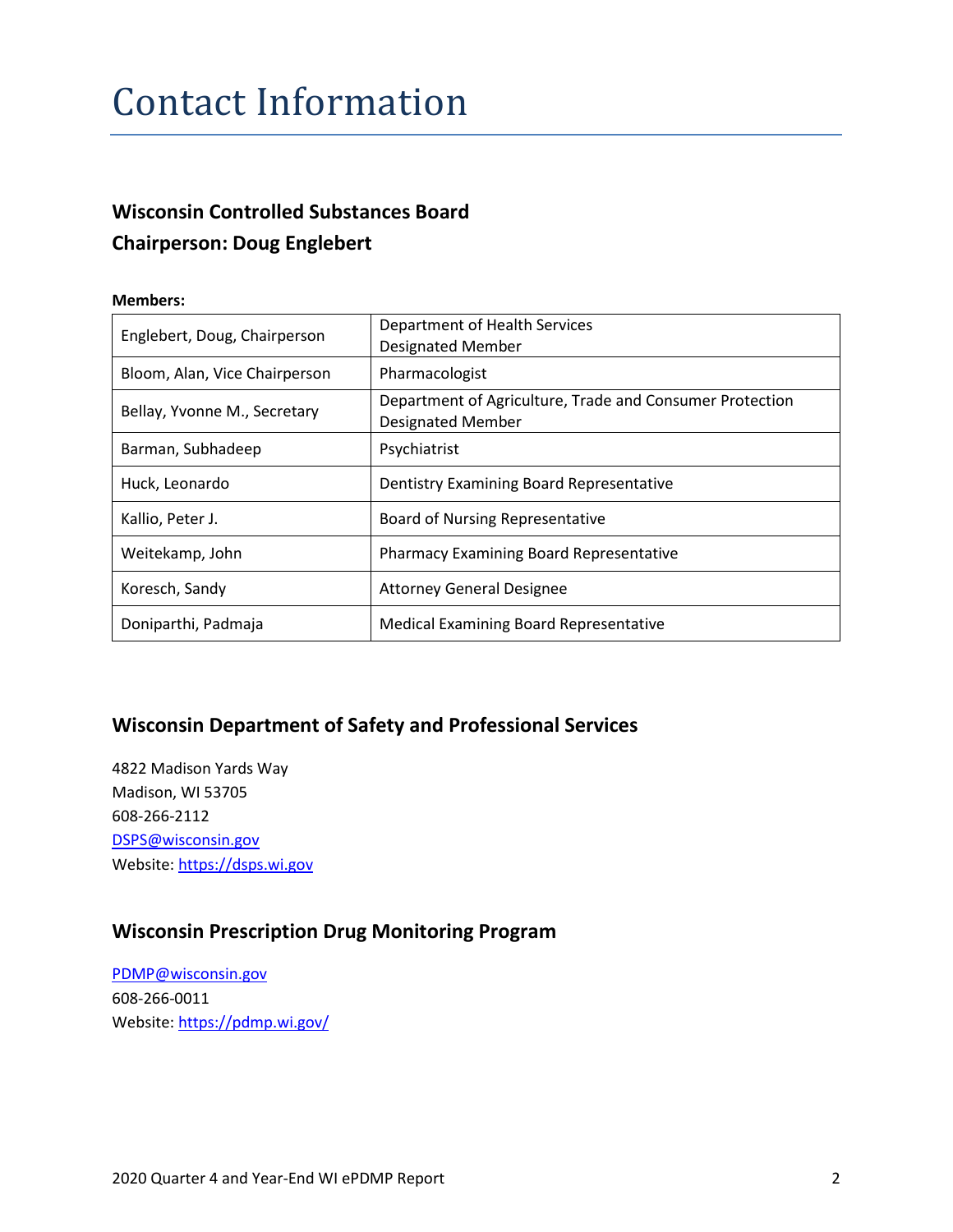### **Table of Contents**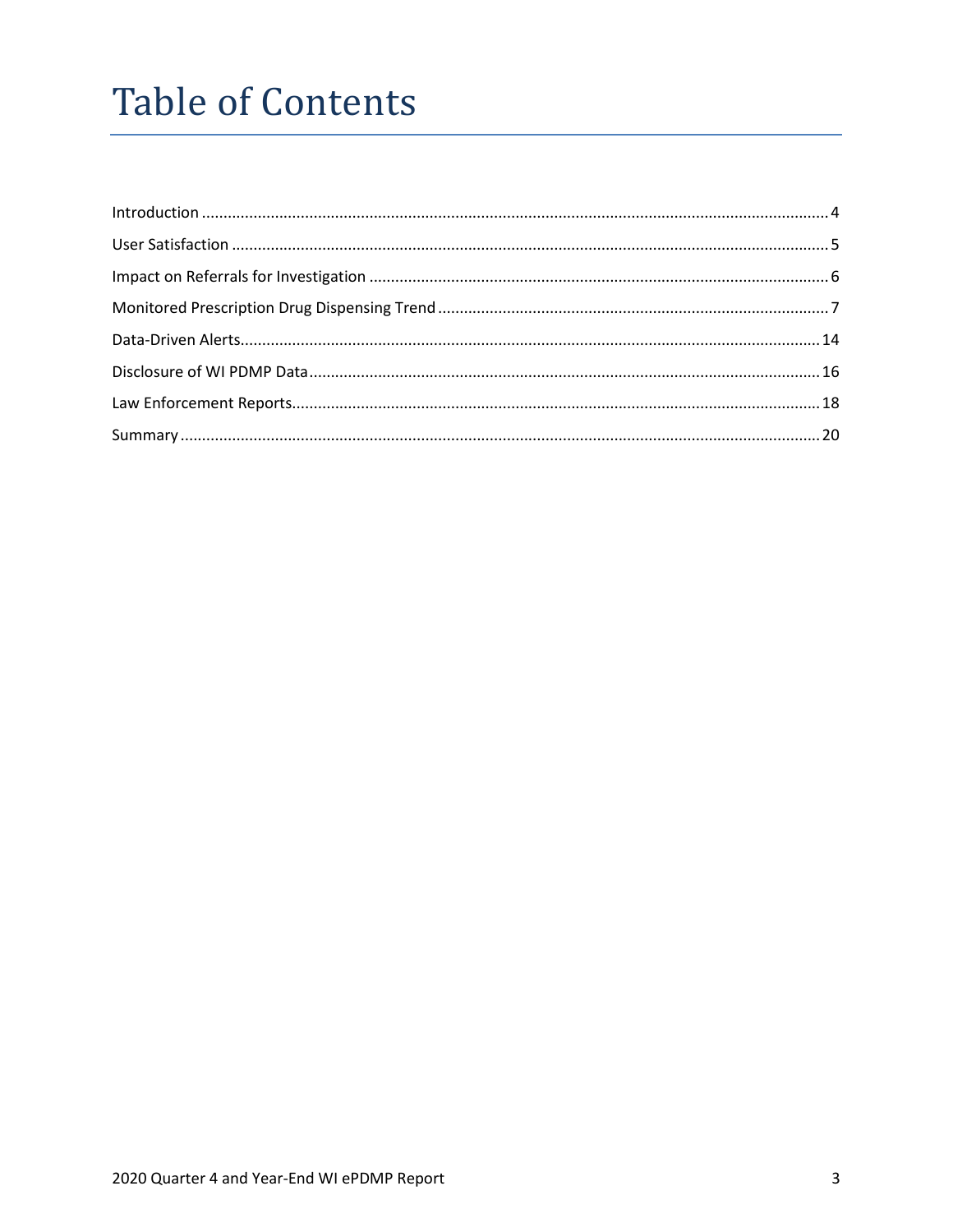## <span id="page-3-0"></span>Introduction

This report is being provided pursuant to ss.  $961.385(5) - (6)$ , Wis. Stats., which requires the Controlled Substances Board (CSB) to submit a quarterly report to the Wisconsin Department of Safety and Professional Services (DSPS) about the Wisconsin Prescription Drug Monitoring Program (WI PDMP). This report is intended to satisfy that requirement for the fourth quarter of 2020 and will primarily focus on analysis of PDMP data from Q4 2020 and the preceding 12 months. For annual analysis of the WI PDMP from 2015 through 2019, see the Q4 2019 report found at [https://dsps.wi.gov/Pages/BoardsCouncils/CSB/Reports.aspx.](https://dsps.wi.gov/Pages/BoardsCouncils/CSB/Reports.aspx)

The WI PDMP was first deployed in June 2013. It is administered by DSPS pursuant to the regulations and policies established by the CSB. An enhanced system, the WI ePDMP, was launched in January 2017, allowing the WI PDMP to become a multi-faceted tool in Wisconsin's efforts to address prescription drug abuse, misuse, and diversion through clinical decision support, prescribing practice assessment, communication among disciplines, and public health surveillance. Effective April 1, 2017, prescribers are required to check the WI ePDMP prior to issuing a prescription order for a monitored prescription drug, defined as controlled substance prescription drugs in Schedules II-V.

The WI ePDMP Public Statistics Dashboard [\(https://pdmp.wi.gov/statistics\)](https://pdmp.wi.gov/statistics) provides interactive data visualizations for much of the data contained in this report, including county-level data for many of the charts.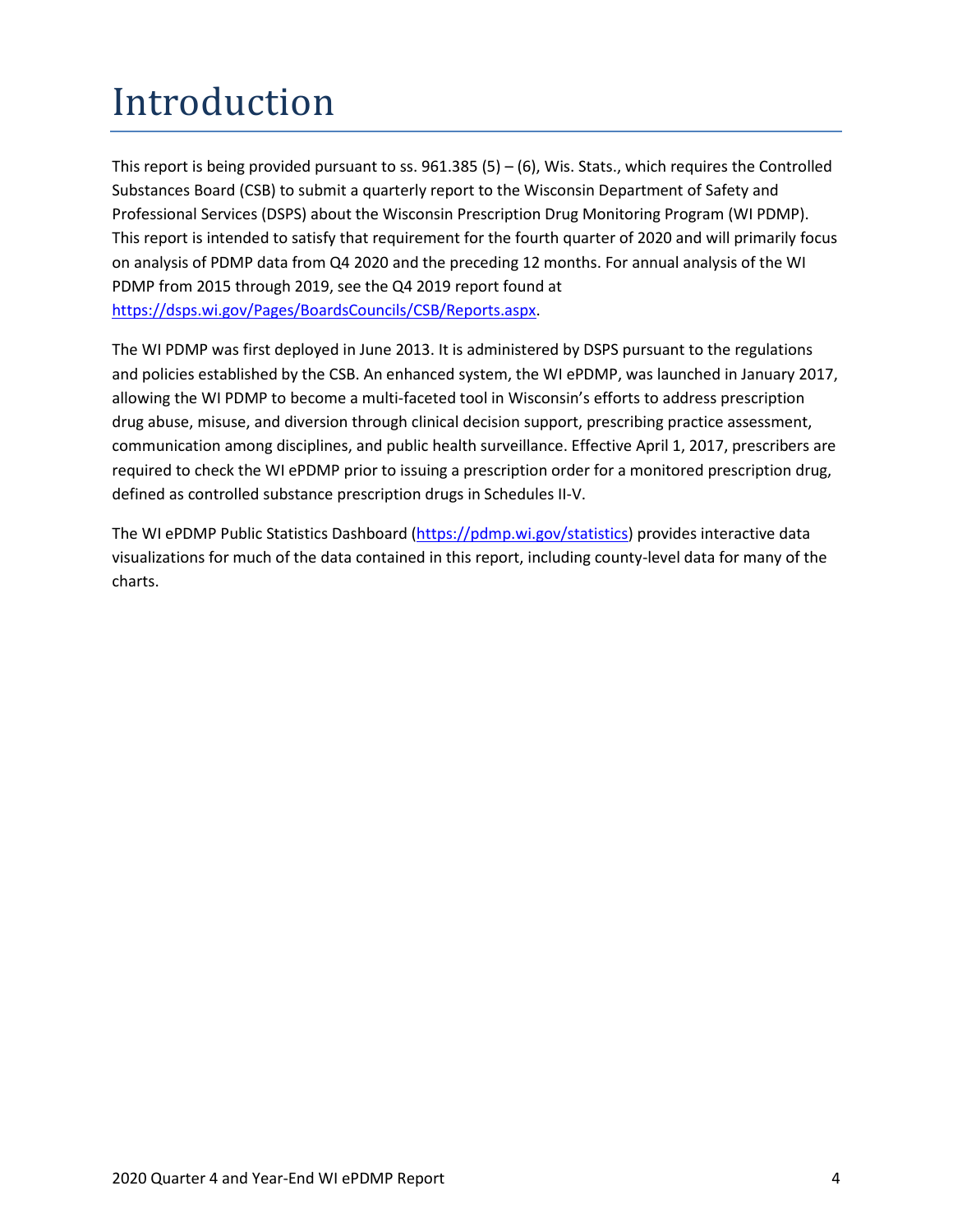## <span id="page-4-0"></span>User Satisfaction

A WI ePDMP user satisfaction survey was conducted in April 2018, and detailed results of the survey were provided in the Q2 2018 report. The survey indicated that most users are satisfied with the WI ePDMP, with 77% percent of respondents providing responses of either "Satisfied" or "Very Satisfied."

User-led enhancements identified through the initial survey and refined via a subsequent user survey in January 2019 were prioritized for the 2019 and 2020 development timeline. These enhancements include:

- Streamlining the Patient Report to expand the use of visualization, reduce the need to scroll through the page, and add detail available in the dispensing detail;
- Improving the error correction/record voiding process used by dispensers to correct or void a previously reported dispensing record.

User-group and inbox feedback will continue to be utilized throughout the development process to ensure enhancements meet the needs of the WI ePDMP users. An additional user satisfaction survey will be conducted after implementation of the enhancements in 2021.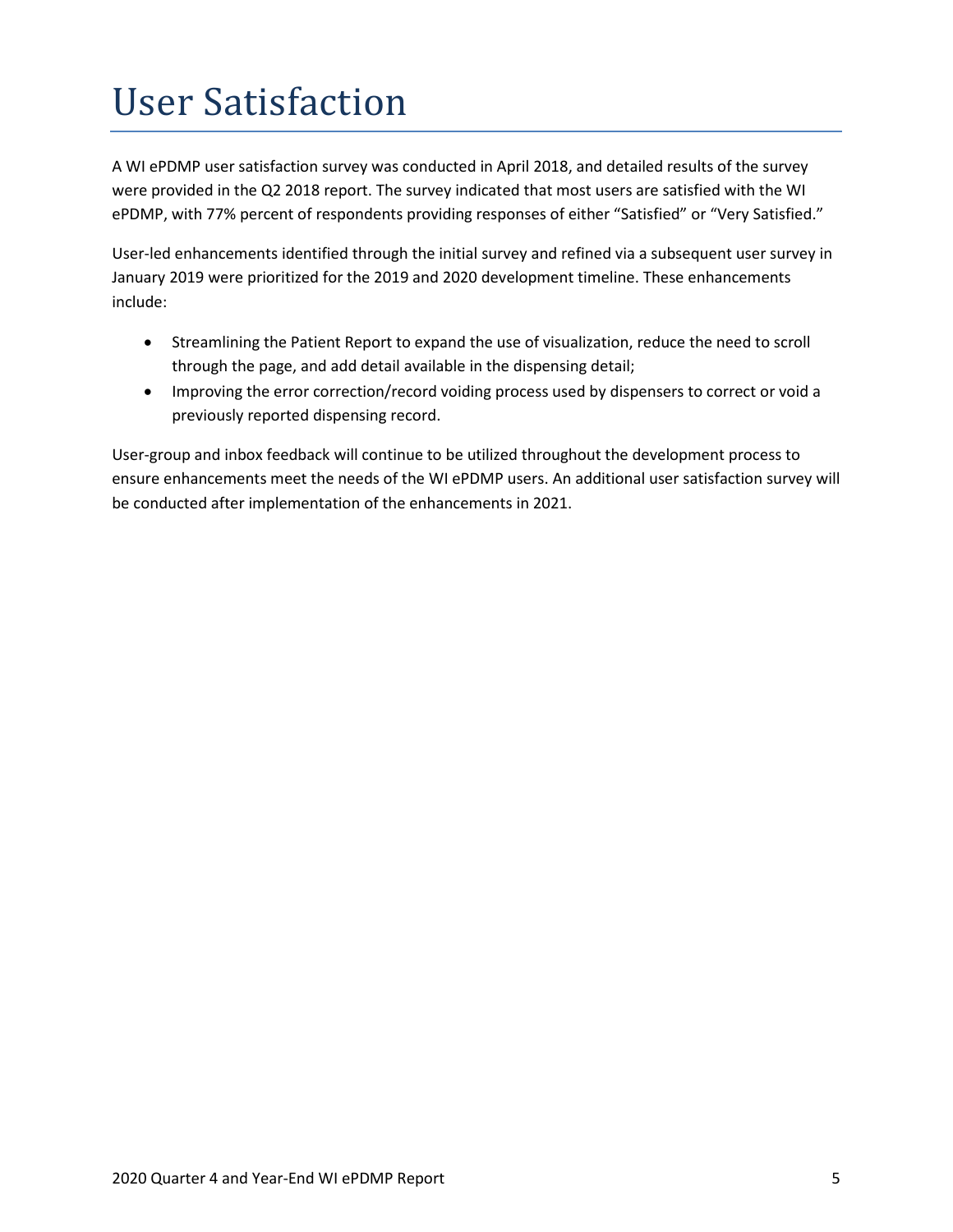## <span id="page-5-0"></span>Impact on Referrals for Investigation

Pursuant to s. 961.385 (2) (f) and (3) (c), Wis. Stats., the CSB may disclose PDMP data to a licensing or regulatory board and refer for discipline a pharmacist, pharmacy, or practitioner who fails to comply with the rules of the Prescription Drug Monitoring Program or if circumstances indicate suspicious or critically dangerous conduct or practices of a pharmacy, pharmacist, practitioner, or patient. In 2018, the CSB Referral Criteria Workgroup was formed to develop recommendations for how the CSB could define suspicious or critically dangerous conduct or practices.

Based on the initial recommendations, the Wisconsin Medical Examining Board (MEB), Dentistry Examining Board (DEB), and Board of Nursing (BON) received summaries of the PDMP dispensing data specific to their professions at their meetings in the fall of 2018. Based on the data presented, the following actions occurred:

- The top seven physician (MD/DO) prescribers and the top seven physician assistant (PA) prescribers, based on opioid dispensing volume, were referred to the MEB.
- The top four dentistry prescribers, based on opioid dispensing volume, were referred to the DEB. An additional 12 dentistry prescribers were referred from the highest 1% of opioid prescribers for the profession for having written prescriptions for over three days without any indication of use of the WI ePDMP.
- The top four Advanced Practice Nurse Prescribers (APNP), based on opioid dispensing volume, were referred to the BON. The BON requested additional targeted outreach to over 800 APNPs who had an estimated WI ePDMP usage of less than 50% in an effort to educate these prescribers about the requirement to use the PDMP, as well as the tools available in the PDMP that can help promote safe prescribing practices.

The CSB Referral Criteria Workgroup has continued to meet in 2020 to refine the process for using PDMP data to proactively monitor licensees and their prescribing practices for suspicious or critically dangerous conduct or practices and to determine when such activity should result in a referral to the appropriate examining board. Results of the current investigations will also be used by the CSB Referral Criteria Workgroup to guide the process of proactive monitoring and referrals. Due to the pandemic, the Workgroup was only able to meet once in 2020.

Additionally, the CSB conducts audits of dispenser requirements with the requirement to submit dispensing data to the WI ePDMP. Targeted outreach efforts are made after each audit in an attempt to bring all non-exempt licensed pharmacies into compliance with the requirement to submit and correct dispensing data. Pharmacies that appear to remain out of compliance after multiple outreach attempts are referred to the Pharmacy Examining Board (PEB). In Q1 2020, 23 pharmacies were identified for referral for possible noncompliance. Due to the pandemic, this was the only dispenser audit conducted in 2020.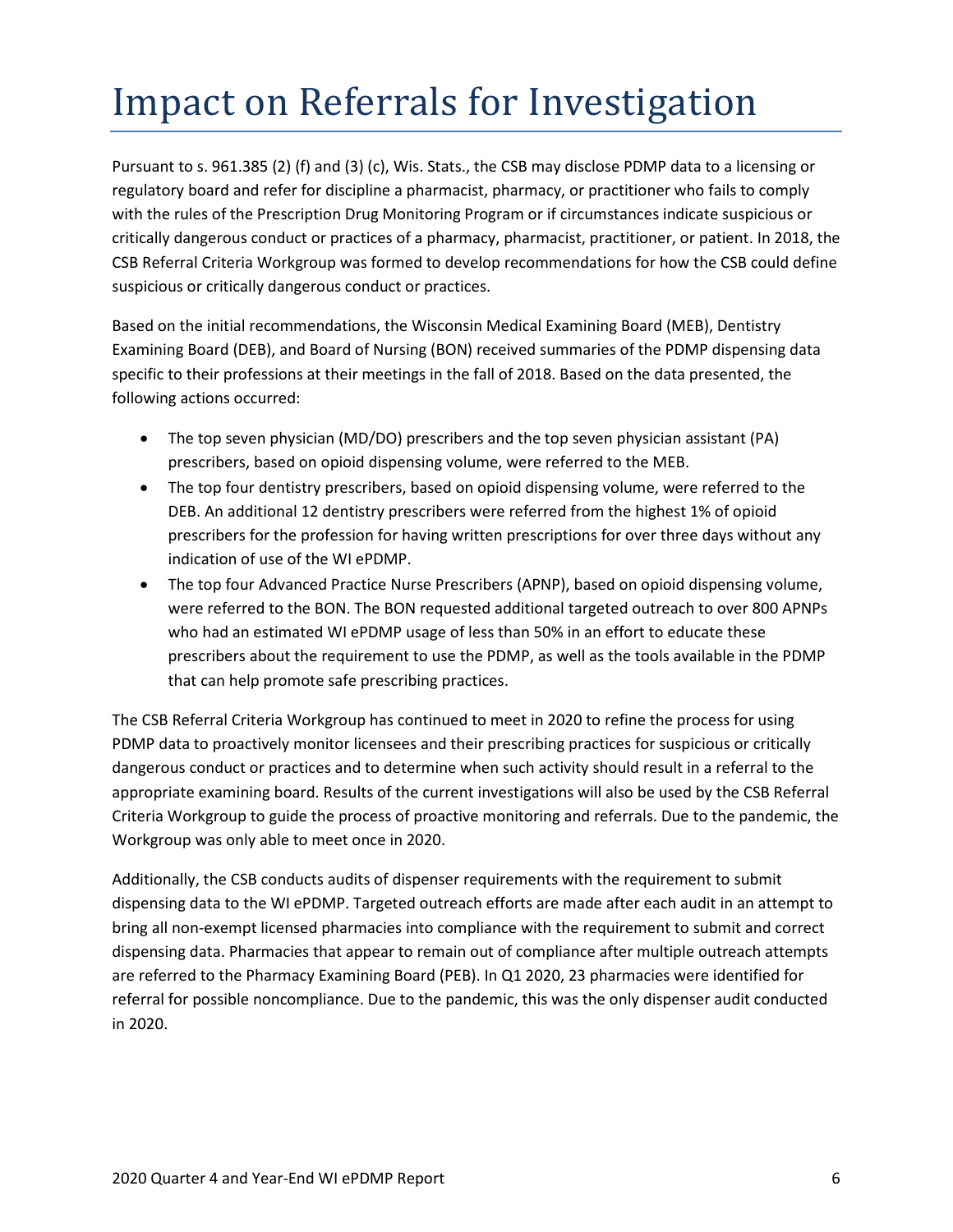## <span id="page-6-0"></span>Monitored Prescription Drug Dispensing Trend

The annual decreasing trend of the dispensing of monitored prescription drugs continued in Wisconsin. For 2020, the annual dispensing of monitored prescription drugs, defined as controlled substances in schedules II through V, had a decrease of more than 3% compared to 2019 (Figure 1) and 26% since 2015.

From Q3 to Q4 2020, the quarterly dispensing of all monitored prescription drugs slightly decreased by 0.3%. There was a notable reduction (nearly 7%) in the dispensing of monitored drugs from Q1 to Q2 when the pandemic began and clinical visits were restricted. After that, dispensing in Q3 and Q4 increased but remained below the pre-pandemic dispensing levels. Compared to the pre-pandemic Q1 2020, dispensing in Q4 2020 decreased by 1.6%. Compared to the dispensing levels of the same time period in Q4 2019, it was a 3% decrease in the Q4 2020 dispensing (Figure 2).

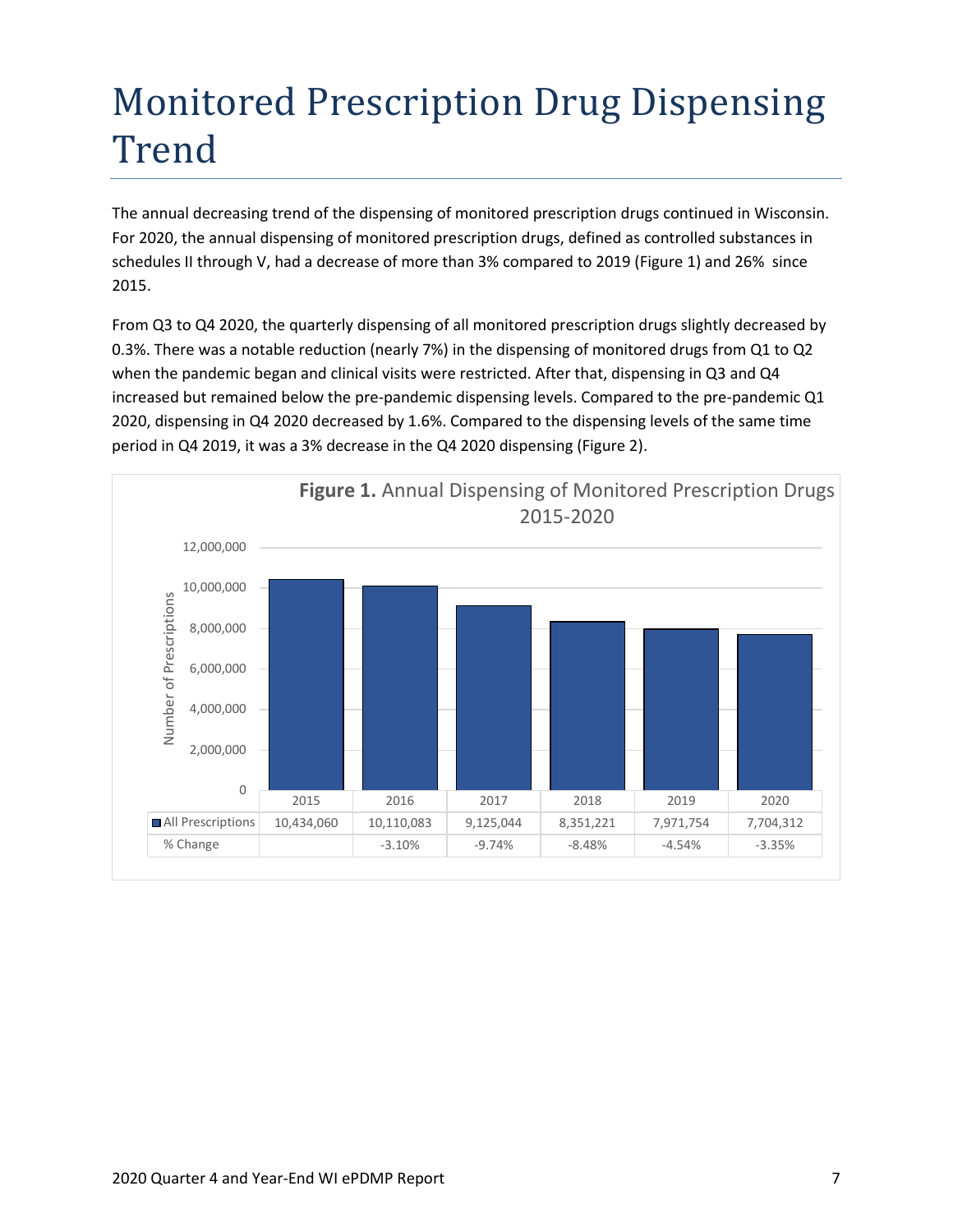

The breakdown of the four drug classes shows some promising trends in Wisconsin despite the pandemic (Figure 3). Specifically, the annual dispensing of opioids decreased by 6% from 2019 to 2020, and 38% in the past six years since 2015 (Figure 4).

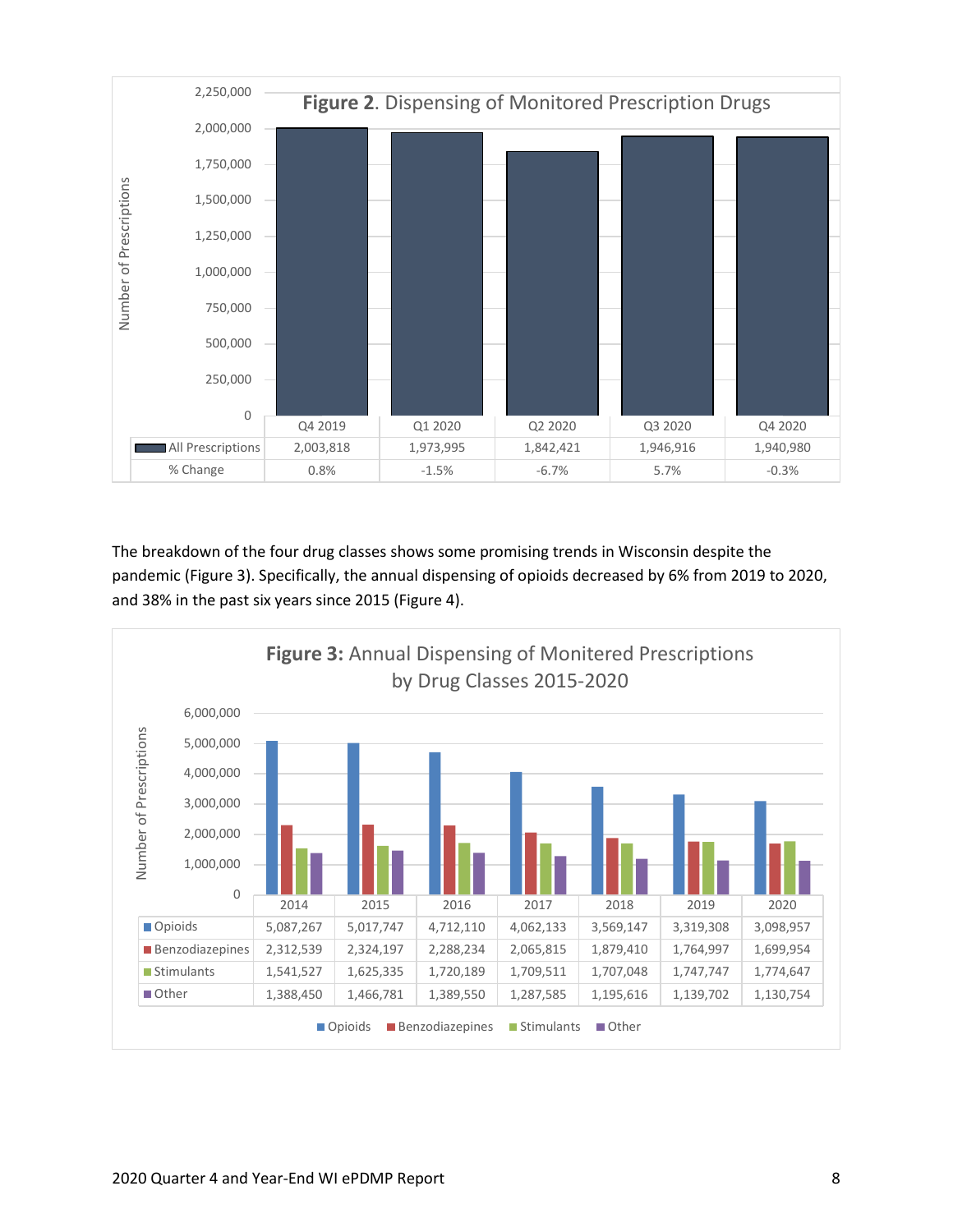

Quarterly data from the ePDMP show that opioid dispensing from Q3 2020 to Q4 2020 decreased by nearly 3%, and 5% since Q4 2019 (Figure 5). Opioid dispensing in Q4 rebounded after a steep decrease in Q2 but remained lower than the pre-pandemic dispensing levels.



The annual dispensing of benzodiazepine also decreased by more than 3% from 2019 to 2020, and27% since 2015 (Figure 6). Quarterly dispensing of benzodiazepine from Q3 2020 to Q4 2020 decreased by nearly 1% after a notable increase from Q2 to Q3 2020 but remain lower than the pre-pandemic dispensing levels (Figure 7). Q4 dispensing equates to a 3.6% reduction from the dispensing levels of Q4 2019.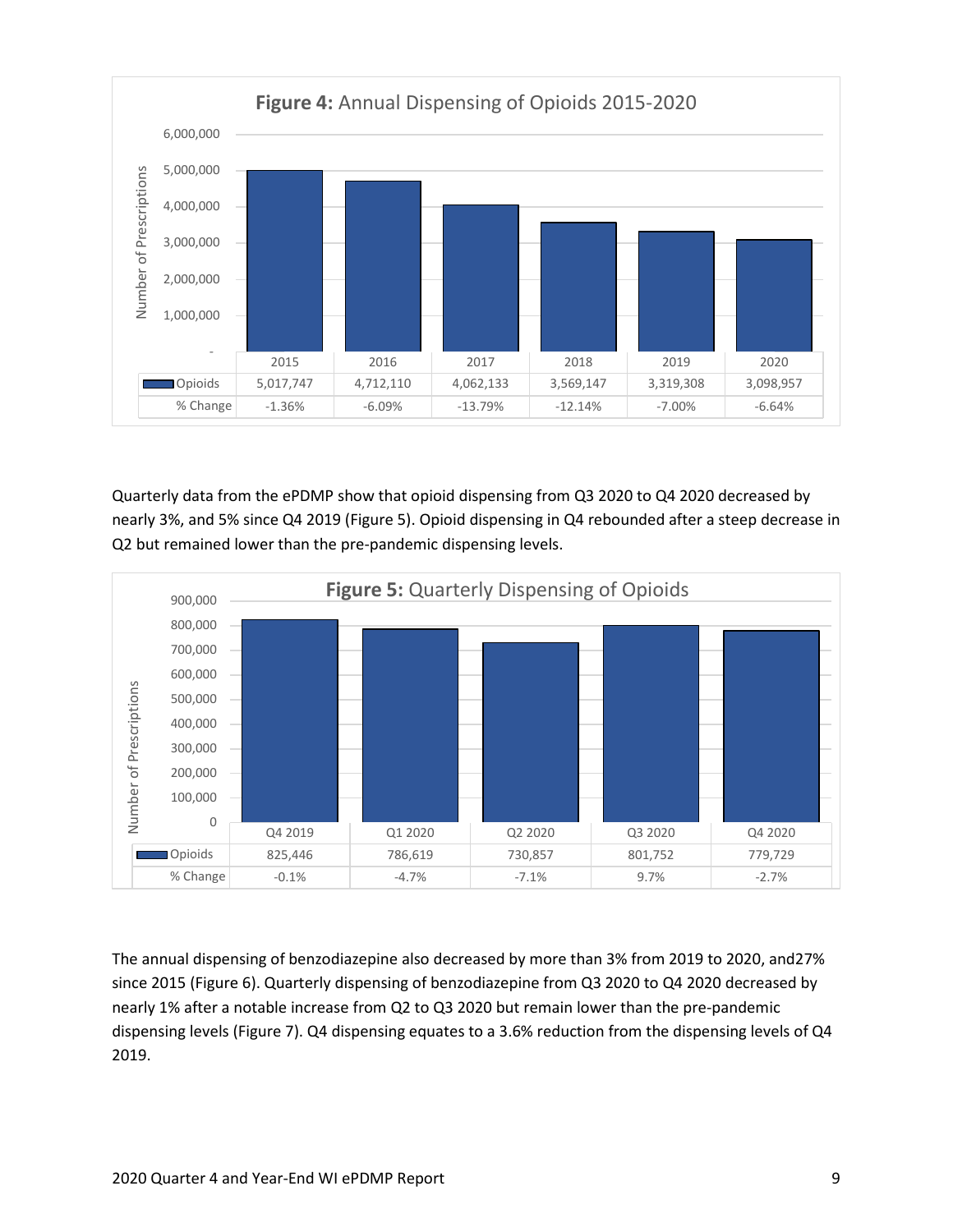



The increasing trend of stimulant dispensing continued between 2019 and 2020 by 1.5%, and 9% since 2015 (Figure 8).

The quarterly dispensing of stimulants increased after a notable reduction in Q2 2020 when the pandemic began. It is noteworthy that the total dispensing of stimulants in Q4 2020 increased by 5.3% compared to Q3 2020; This number exceeded the pre-pandemic levels in Q1 2020 by 0.5% which equates a 1.3% increase from the dispensing levels during the same time period in Q4 2019 (Figure 9).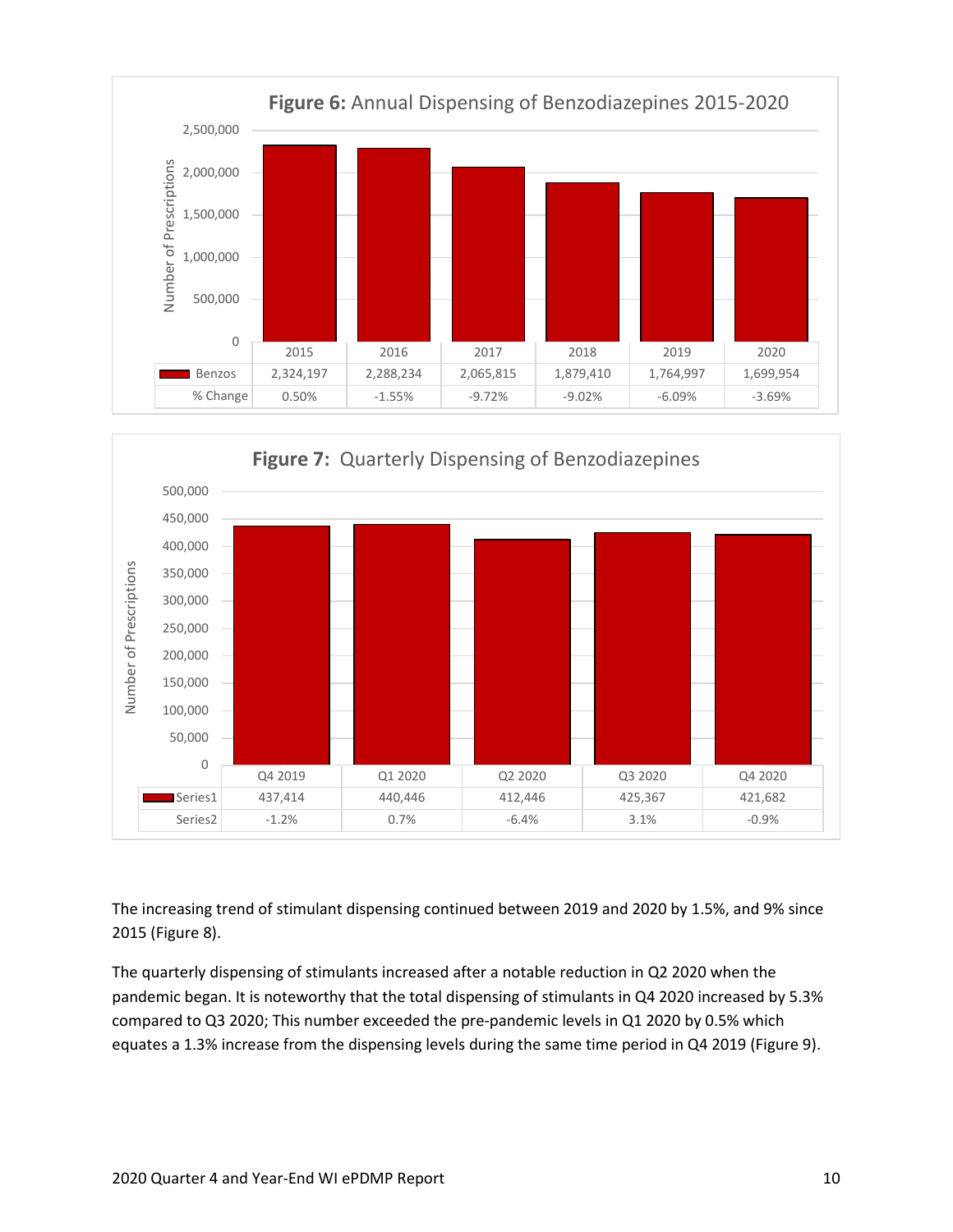

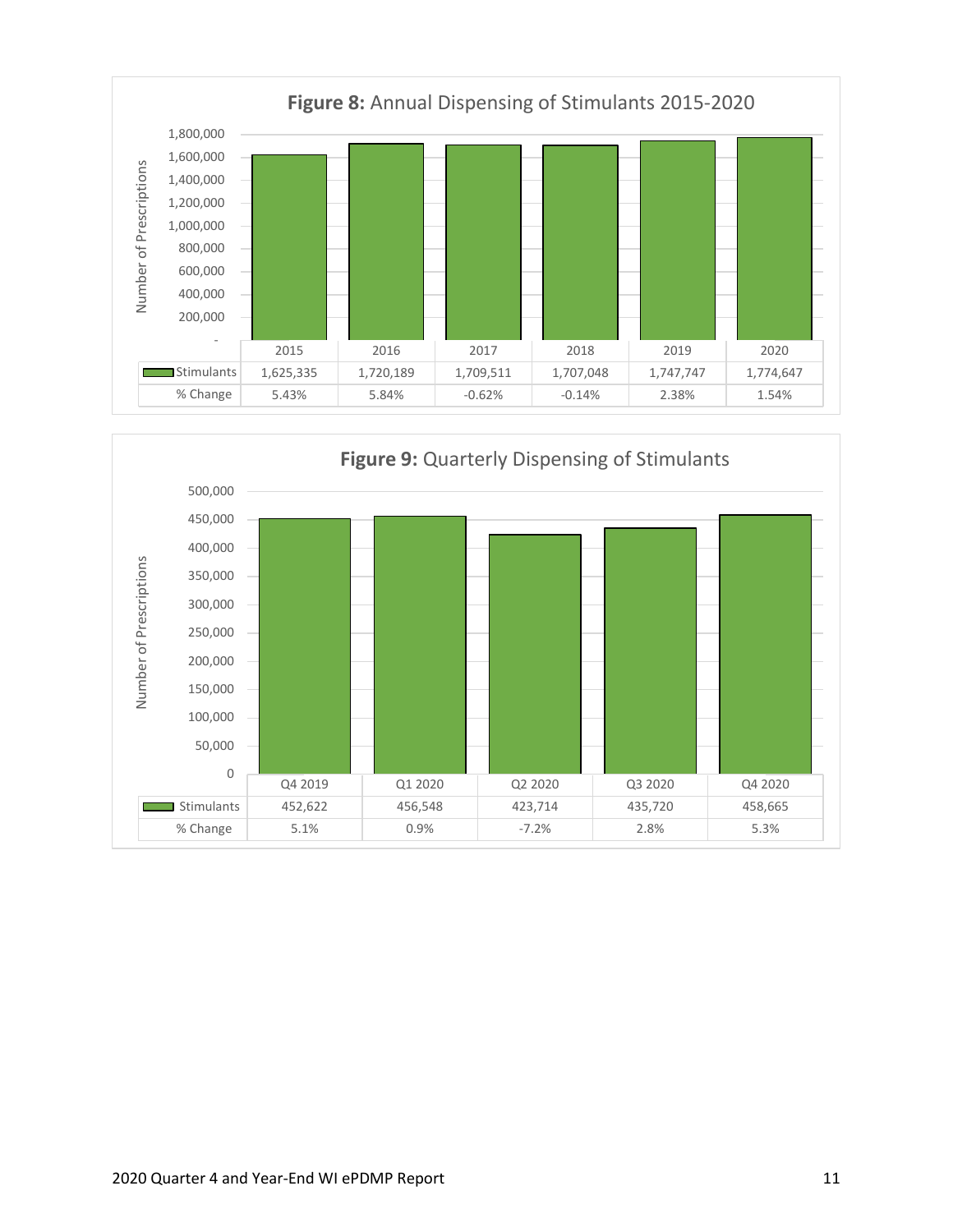#### **Top 15 Dispensed Monitored Prescription Drugs**

Table 1 shows the annual top 15 most dispensed monitored prescription drugs in 2020 compared to 2019, ranked in order of the number of prescriptions dispensed in 2020. The order has remained the same in the past two years, and notably the overall dispensing has decreased. The largest decreases were found in Oxycodone w/ Acetaminophen (11.9%), Diazepam (10.2%), Pregabalin (10%) and Hydrocodone-Acetaminophen (9.2%).

Table 2 shows the top 15 most dispensed monitored prescription drugs in Q4 2020 compared to Q3 2020, ranked in order of the number of prescriptions dispensed in Q4 2020. The order of the top 15 drugs dispensed in recent quarters has been consistent overall. The top 15 drugs make up nearly 88% of the dispensing of monitored prescription drugs for any given quarter. The order of the top 15 drugs dispensed in recent quarters has been consistent overall.

The increased trend of the stimulant classification continues, including Methylphenidate HCl (6.7%), and Amphetamine-Dextroamphetamine (3.3.8%), except for Zolpidem Tartrate that has a slight decrease (0.3%).

The dispensing of Buprenorphine HCl-Naloxone HCl Dihydrate, one of the medications commonly used as part of Medication-Assisted Treatment (MAT) for opioid use disorder, continues to rise steadily (4.6%). Note that this does not include dispensing that occurs at most opioid treatment programs due to federal regulation 42 CFR Part 2, which has recently been revised to permit federally funded opioid treatment programs from reporting dispensing data to state PDMPs pending patient consent and in pursuant to the state statutes. Buprenorphine HCl-Naloxone HCl Dihydrate was the 13th most dispensed monitored prescription drug in Q4 2020, with an increase of over 4.6% from Q3 2020 to Q4 2020. This equates to an increase of nearly 20% in the past 12 months and a notable 55% increase since Q3 2018, the first quarter when Buprenorphine HCl-Naloxone HCl Dihydrate moved into the top 15 dispensed monitored prescription drugs.

| Table 1: Top 15 Dispensed Monitored Prescription Drug by Dispensing |                                          |                |                   |                   |           |
|---------------------------------------------------------------------|------------------------------------------|----------------|-------------------|-------------------|-----------|
| <b>Drug Name</b>                                                    | <b>Drug Class</b>                        | 2019           | 2020              | Percent           |           |
|                                                                     |                                          |                | <b>Dispensing</b> | <b>Dispensing</b> | Change    |
| 1                                                                   | Hydrocodone-Acetaminophen                | Opioid         | 1,087,728         | 987,437           | $-9.2%$   |
| 2                                                                   | Amphetamine-Dextroamphetamine            | Stimulant      | 808,265           | 830,402           | $+2.7%$   |
| 3                                                                   | <b>Tramadol HCI</b>                      | Opioid         | 676,831           | 631,468           | $-6.7%$   |
| 4                                                                   | Lorazepam                                | Benzodiazepine | 556,002           | 540,704           | $-2.8%$   |
| 5                                                                   | Alprazolam                               | Benzodiazepine | 534,641           | 514,823           | $-3.7%$   |
| 6                                                                   | Oxycodone HCl                            | Opioid         | 522,645           | 498,470           | -4.6%     |
| 7                                                                   | Clonazepam                               | Benzodiazepine | 464,538           | 450,868           | $-2.9%$   |
| 8                                                                   | Zolpidem Tartrate                        | Other          | 437,075           | 419,309           | $-4.1%$   |
| 9                                                                   | Lisdexamfetamine Dimesylate              | Stimulant      | 394,296           | 404,843           | $+2.7%$   |
| 10                                                                  | Methylphenidate HCl                      | Stimulant      | 390,228           | 383,152           | $-1.8%$   |
| 11                                                                  | Oxycodone w/ Acetaminophen               | Opioid         | 332,782           | 293,064           | $-11.9%$  |
| 12                                                                  | Pregabalin                               | Other          | 240,408           | 216,366           | $-10.0\%$ |
| 13                                                                  | Buprenorphine HCI-Naloxone HCI Dihydrate | Opioid         | 193,192           | 230,213           | $+10.0%$  |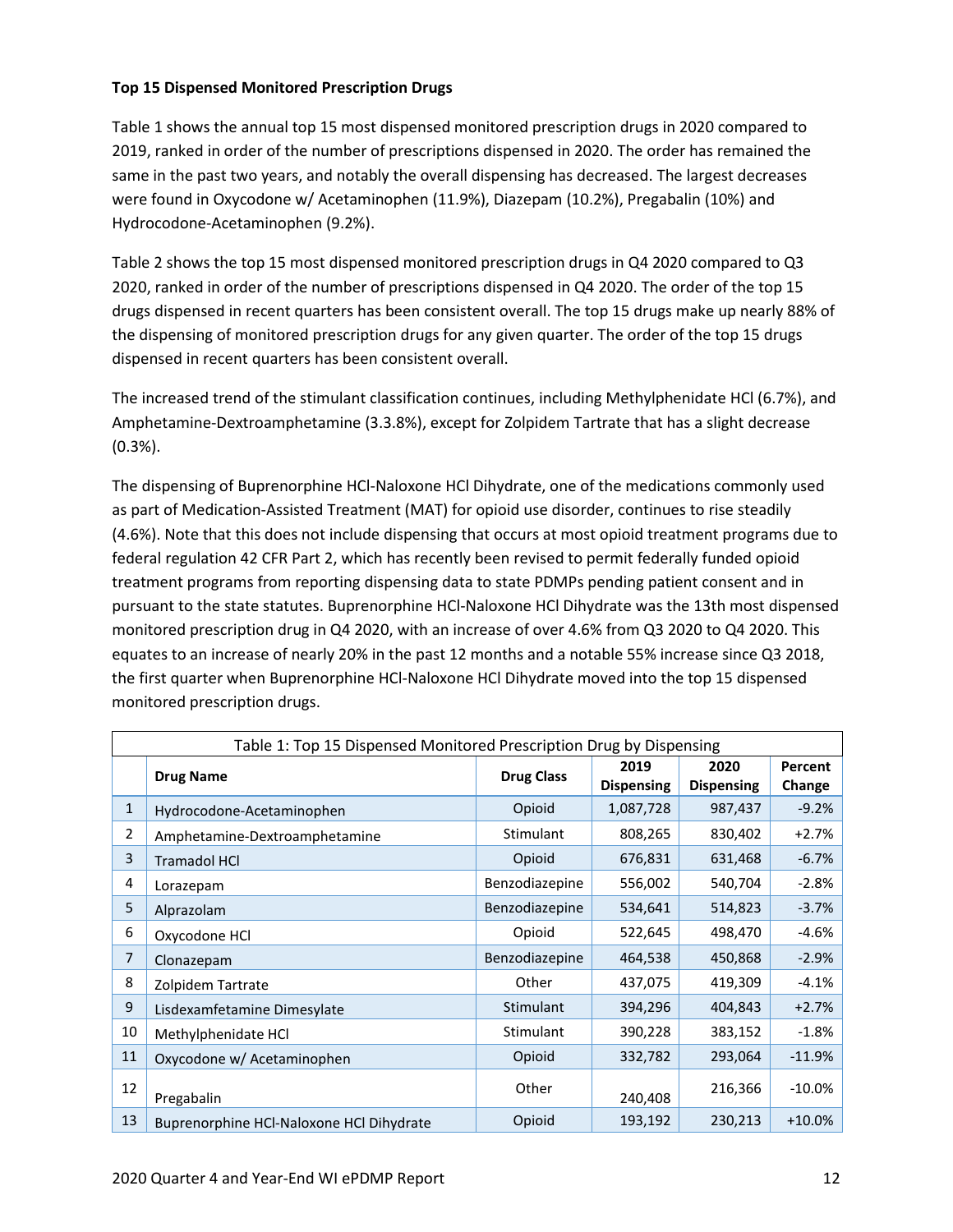| 14 | Diazepam         | Benzodiazepine | 185,333 | 166,462 | -10.2%   |
|----|------------------|----------------|---------|---------|----------|
| 15 | Morphine Sulfate | Opioid         | 162.794 | 146.683 | $-9.9\%$ |

| Table 2: Top 15 Dispensed Monitored Prescription Drug by Dispensing |                                          |                   |                              |                              |                   |  |
|---------------------------------------------------------------------|------------------------------------------|-------------------|------------------------------|------------------------------|-------------------|--|
|                                                                     | <b>Drug Name</b>                         | <b>Drug Class</b> | Q3 2020<br><b>Dispensing</b> | Q4 2020<br><b>Dispensing</b> | Percent<br>Change |  |
| 1                                                                   | Hydrocodone-Acetaminophen                | Opioid            | 258,990                      | 248901                       | $-3.9%$           |  |
| 2                                                                   | Amphetamine-Dextroamphetamine            | Stimulant         | 206,912                      | 213,719                      | $+3.3%$           |  |
| 3                                                                   | <b>Tramadol HCI</b>                      | Opioid            | 161,238                      | 155,092                      | $-3.8%$           |  |
| 4                                                                   | Lorazepam                                | Benzodiazepine    | 135,451                      | 134,033                      | $-1.0%$           |  |
| 5                                                                   | Oxycodone HCl                            | Benzodiazepine    | 131,318                      | 128,625                      | $-2.1%$           |  |
| 6                                                                   | Alprazolam                               | Opioid            | 127,656                      | 127,020                      | $-0.5%$           |  |
| 7                                                                   | Clonazepam                               | Benzodiazepine    | 112,357                      | 112,032                      | $-0.3%$           |  |
| 8                                                                   | Lisdexamfetamine Dimesylate              | Other             | 98,934                       | 106,137                      | $+7.3%$           |  |
| 9                                                                   | Zolpidem Tartrate                        | Stimulant         | 105,079                      | 104,769                      | $-0.3%$           |  |
| 10                                                                  | Methylphenidate HCl                      | Stimulant         | 92,109                       | 98,303                       | $+6.7%$           |  |
| 11                                                                  | Oxycodone w/ Acetaminophen               | Opioid            | 75,900                       | 74,028                       | $-2.5%$           |  |
| 12                                                                  | Pregabalin                               | Other             | 66,163                       | 66,921                       | $+1.1%$           |  |
| 13                                                                  | Buprenorphine HCl-Naloxone HCl Dihydrate | Opioid            | 58,677                       | 61,374                       | $+4.6%$           |  |
| 14                                                                  | Diazepam                                 | Benzodiazepine    | 43,133                       | 42,184                       | $-2.3%$           |  |
| 15                                                                  | Morphine Sulfate                         | Opioid            | 37,016                       | 35,523                       | $-4.0%$           |  |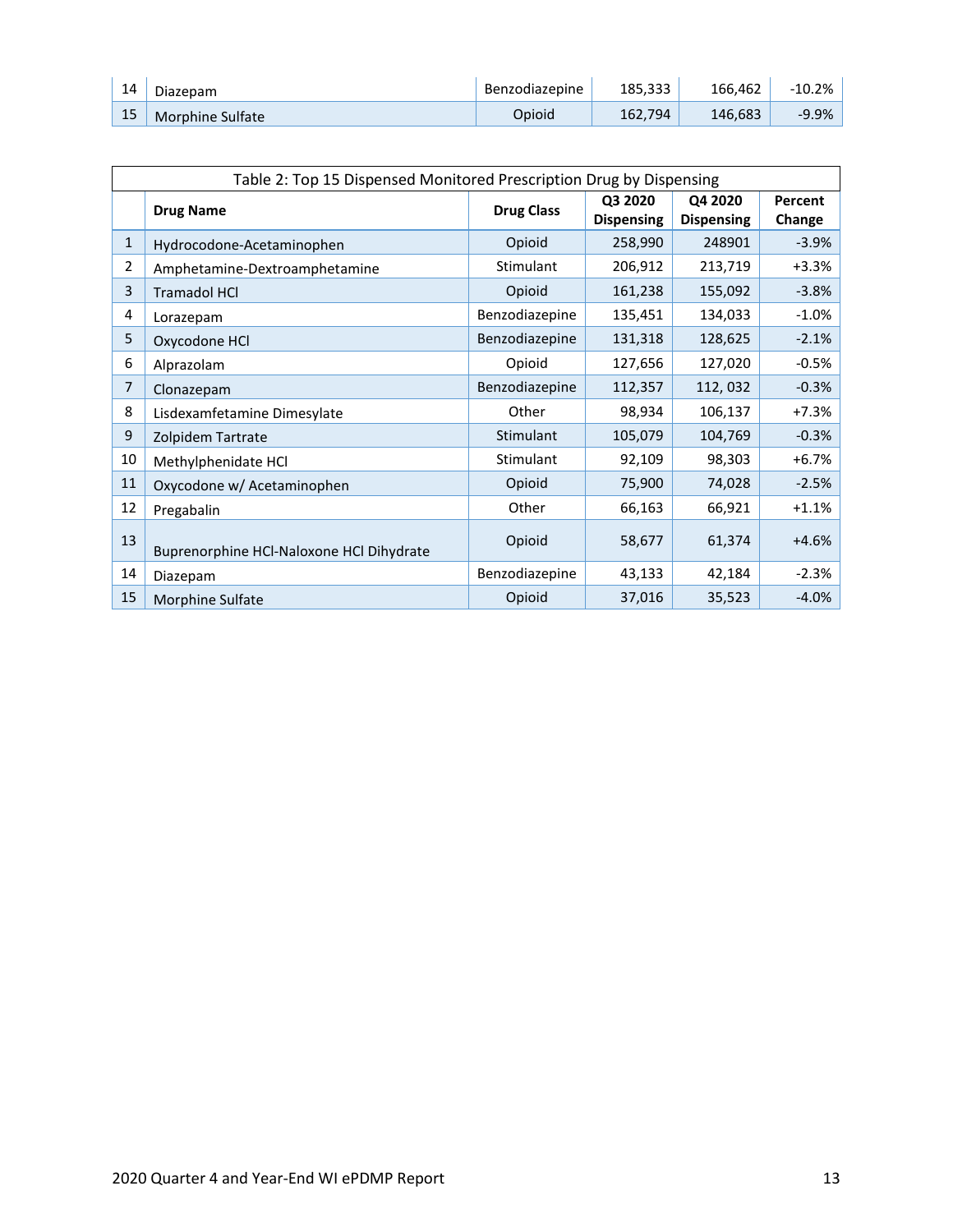## <span id="page-13-0"></span>Data-Driven Alerts

The WI ePDMP application performs sophisticated data analytics on a patient's prescription history to assess the patient's monitored prescription drug history and to alert WI ePDMP users to potential indications of abuse or diversion, such as early refills and multiple prescribers or dispensers, or factors that increase overdose risk, such as high morphine milligram equivalent (MME) doses and overlapping benzodiazepine and opioid prescriptions. Data-driven alerts are presented on the patient report to call attention to specific detail from the dispensing data.

The 6 types of data-driven concerning patient history alerts are:

- 1. *Concurrent Benzodiazepine and Opioid Prescription Alert*, which indicates when a patient's active current prescriptions include both an opioid and a benzodiazepine, a combination that significantly increases the patient's risk of overdose.
- 2. *Long-Term Opioid Therapy with Multiple Prescribers Alert*, which indicates when a patient has been prescribed at least one opioid prescription from two or more prescribers for 90 or more days.
- 3. *High Daily Dose of Opioids Alert*, which indicates when a patient's active current prescriptions are estimated to provide a daily dose of opioids that exceeds 90 MME, thereby increasing the patient's risk of overdose.
- 4. *Early Refill Alert*, which indicates when a patient has refilled a controlled substance prescription two or more days earlier than the expected refill date based on the estimated duration of the prescription calculated and reported by the pharmacy.
- 5. *Multiple Prescribers or Pharmacies Alert*, which indicates that the patient has obtained prescriptions from at least five prescribers or five pharmacies within the previous 90 days. The five prescribers or dispensers may be associated with the same clinic, practice or location, but the WI ePDMP still views them as separate prescribers/dispensers. This alert is not a direct indication of doctor shopping; it is simply a flag for further inspection of the dispensing history.
- 6. *Multiple Same Day Prescriptions Alert*, which indicates when a patient has received the same controlled substance drug from multiple prescribers or pharmacies on the same day.

Overall, the annual number of concerning patient history alerts generated by analytics of the dispensing data has continued to decrease since 2017. In 2020, the total alerts decreased by less than 1% from 2019 and 43% from 2017.

The quarterly number of concerning patient alerts has continued to increase slightly since Q2. It was a 4.3% increase from Q3 to Q4 in 2020. Most notable is the increase in Concurrent Benzodiazepine and Opioid Alert (6.7%) and Multiple Prescribers or Pharmacies Alert (4.5%) from Q3 to Q4 2020. Among the most frequently occurring alerts, Concurrent Benzodiazepine and Opioid Prescriptions Alert, the number of occurrences in Q4 2020 was 3% higher than the same quarter in 2019 and 34% lower than the first quarter the alerts were made available to WI ePDMP users in Q1 2017. The rate of occurrence of the Multiple Prescribers or Pharmacies Alert in Q4 2020 was nearly 4% lower than the same quarter in 2019 and nearly 52% lower than the first quarter the alerts were made available to WI ePDMP users in Q1 2017.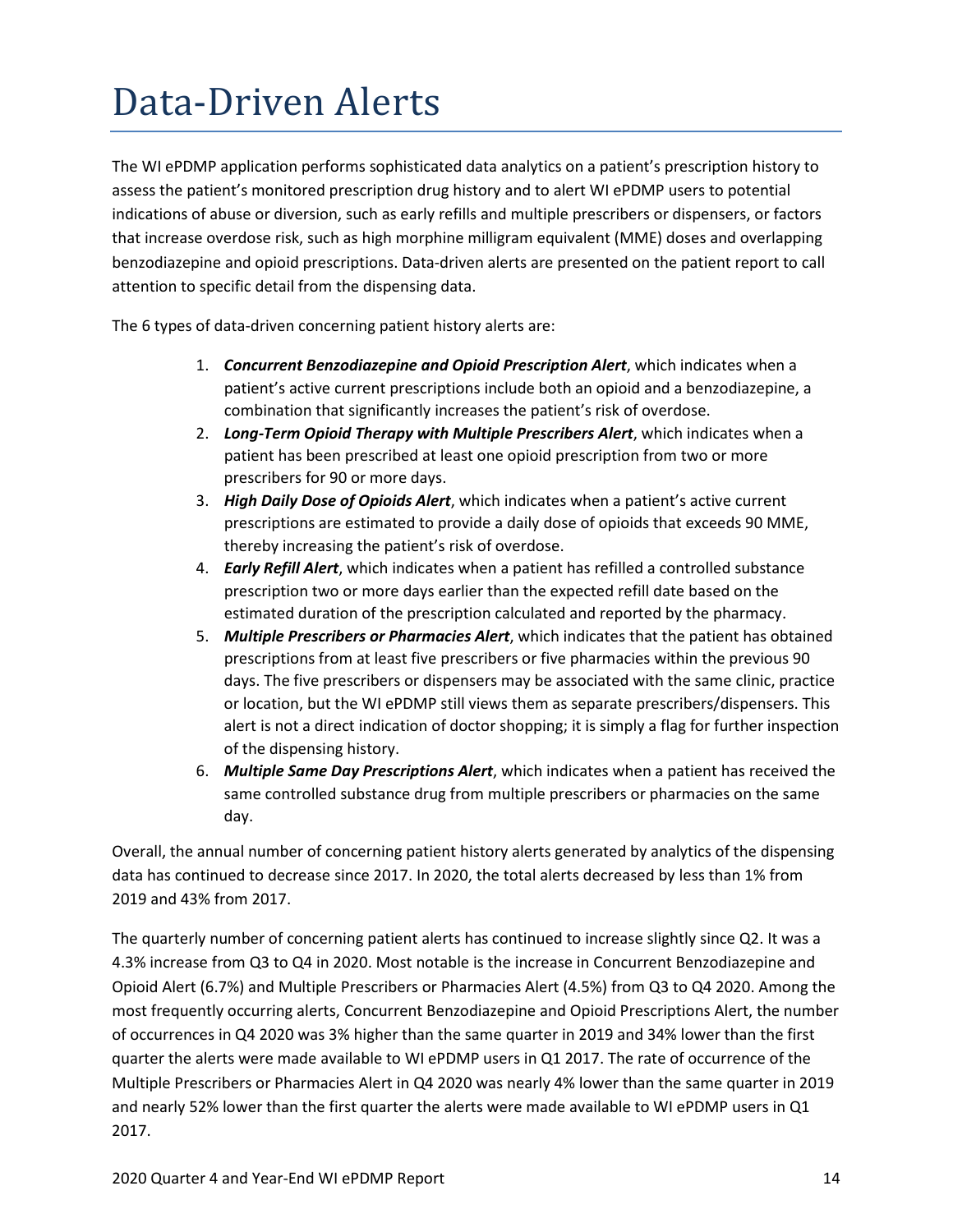See Figure 10 below for details on the overall volume of alerts by alert type since the WI ePDMP was launched in Q1 2017, and Table 3 for the percent changes of all data-driven alert types that occurred from Q1 2017 to Q4 2020.

Values for preceding quarters may be modified after the conclusion of a quarter, based on the duration of prescriptions that bridge quarters, which is why it is important to view the number of occurrences for Q4 2020 not only in relation to the preceding quarter, but also in relation to the same quarter of the previous year, as well as a part of the overall trend compared to the first quarters during which the alerts were presented to WI ePDMP users.



| Table 3. Concerning Patient History Alerts Listed by Volume of Alerts Generated |                                      |         |         |                       |  |
|---------------------------------------------------------------------------------|--------------------------------------|---------|---------|-----------------------|--|
|                                                                                 | <b>Alert Type</b>                    | Q1 2017 | Q4 2020 | <b>Percent Change</b> |  |
| $\overline{1}$                                                                  | Concurrent Benzodiazepine and Opioid | 38,446  | 25,150  | $-34.6%$              |  |
| $\overline{2}$                                                                  | Long-Term Opioid Therapy             | 34,819  | 22,912  | $-34.2%$              |  |
| 3                                                                               | <b>High Opioid Daily Dose</b>        | 40,005  | 18,129  | $-54.7%$              |  |
| 4                                                                               | Early Refill                         | 24,354  | 14,969  | $-38.5%$              |  |
| 5                                                                               | Multiple Prescribers or Pharmacies   | 24,379  | 11,757  | $-51.8%$              |  |
| 6                                                                               | Multiple Same Day Prescriptions      | 3,009   | 924     | $-69.3%$              |  |
|                                                                                 | <b>All Alert Types</b>               | 165,012 | 93,841  | $-43.1%$              |  |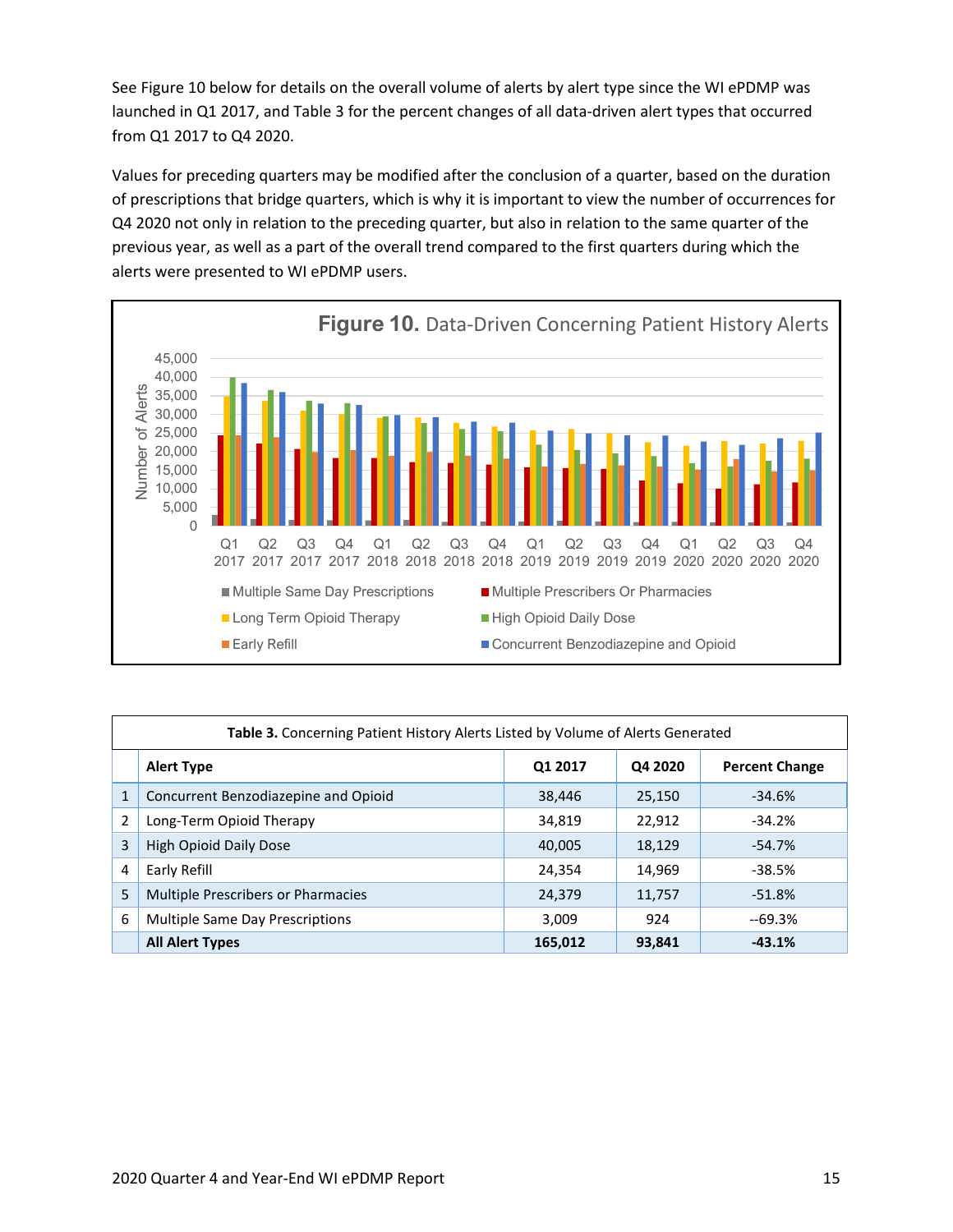## <span id="page-15-0"></span>Disclosure of WI PDMP Data

In 2020, healthcare users made over 7,790,000 patient queries in the WI ePDMP, which is an increase of 2% compared to 2019. Between October 1 and December 31 (Q4), 2020, healthcare users made a total of 2,000,584 patient queries, a slight increase compared to Q3 2020 by 1%. Breaking down the queries by user type shows that 41% of the queries were performed by delegates of prescribers or pharmacists, 37% were performed by prescribers, 17% by pharmacists, and nearly 4% by other non-prescribing healthcare professionals.



The WI ePDMP connected to five new state PDMPs in addition to the Military Health System via the National Association of Boards of Pharmacy's PMP InterConnect (PMPi) and the RxCheck interstate data sharing hub during 2020, bringing the total to 28 connections. The interstate data exchange allows healthcare users to expand the WI ePDMP patient query to return results from PDMPs in other states, including Wisconsin's border states of Minnesota, Michigan, Illinois, Iowa, and Indiana.

Healthcare professionals from 19 health systems in Wisconsin now have one-click access to the PDMP from within their electronic health record (EHR) platform in order to facilitate patient queries within a provider's workflow. Figure 12 below shows that, in Q4 2020, over 55% of patient queries were through the direct EHR integration, which is up from 51% in Q4 2019, the first quarter where EHR integration accounted for more than 50% of queries.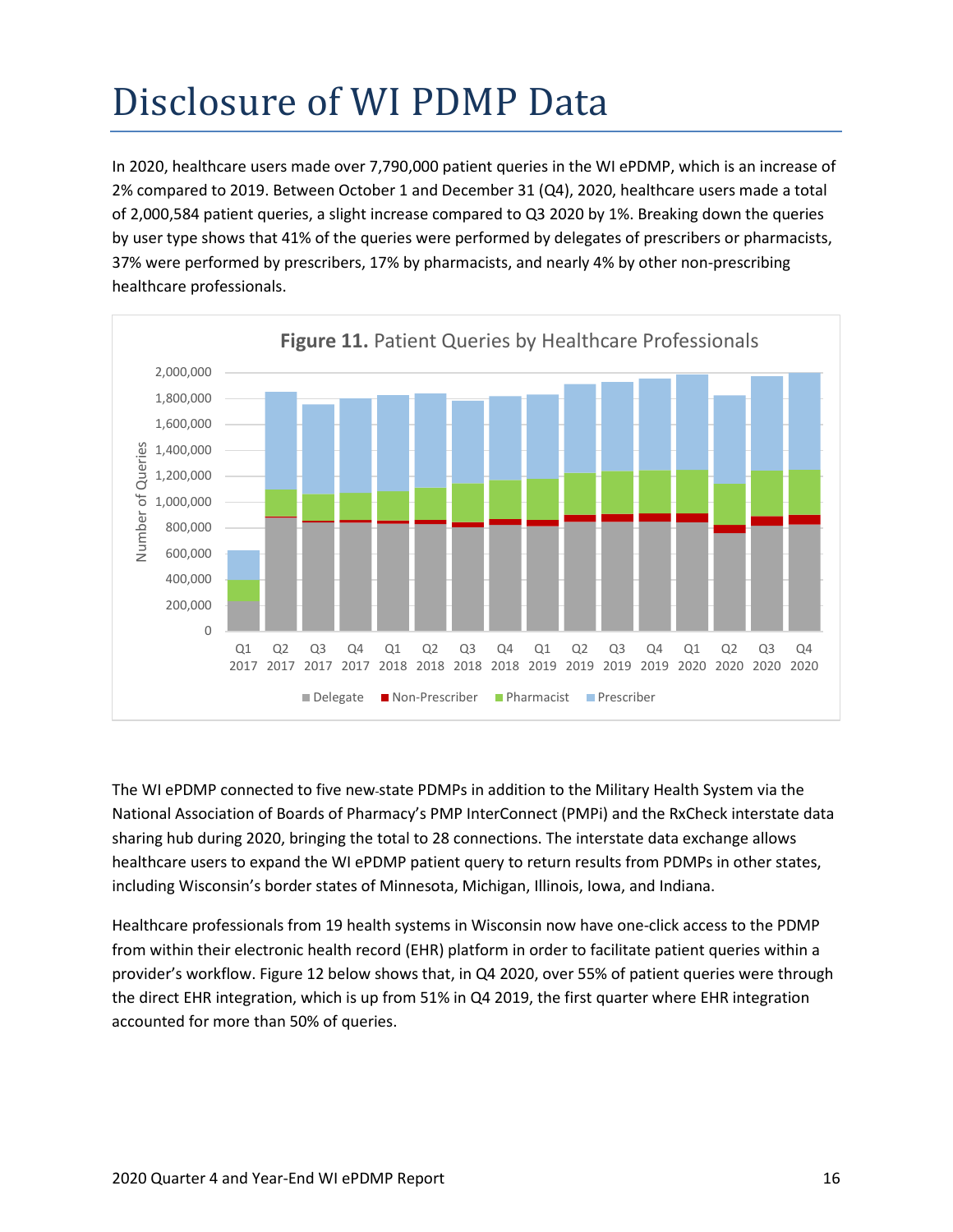

Authorized individuals from non-healthcare groups made a total of 374 requests for PDMP data in Q4 2020, which is a 15% decrease over the previous quarter. Authorized law enforcement queries make up 53% of the non-healthcare queries.

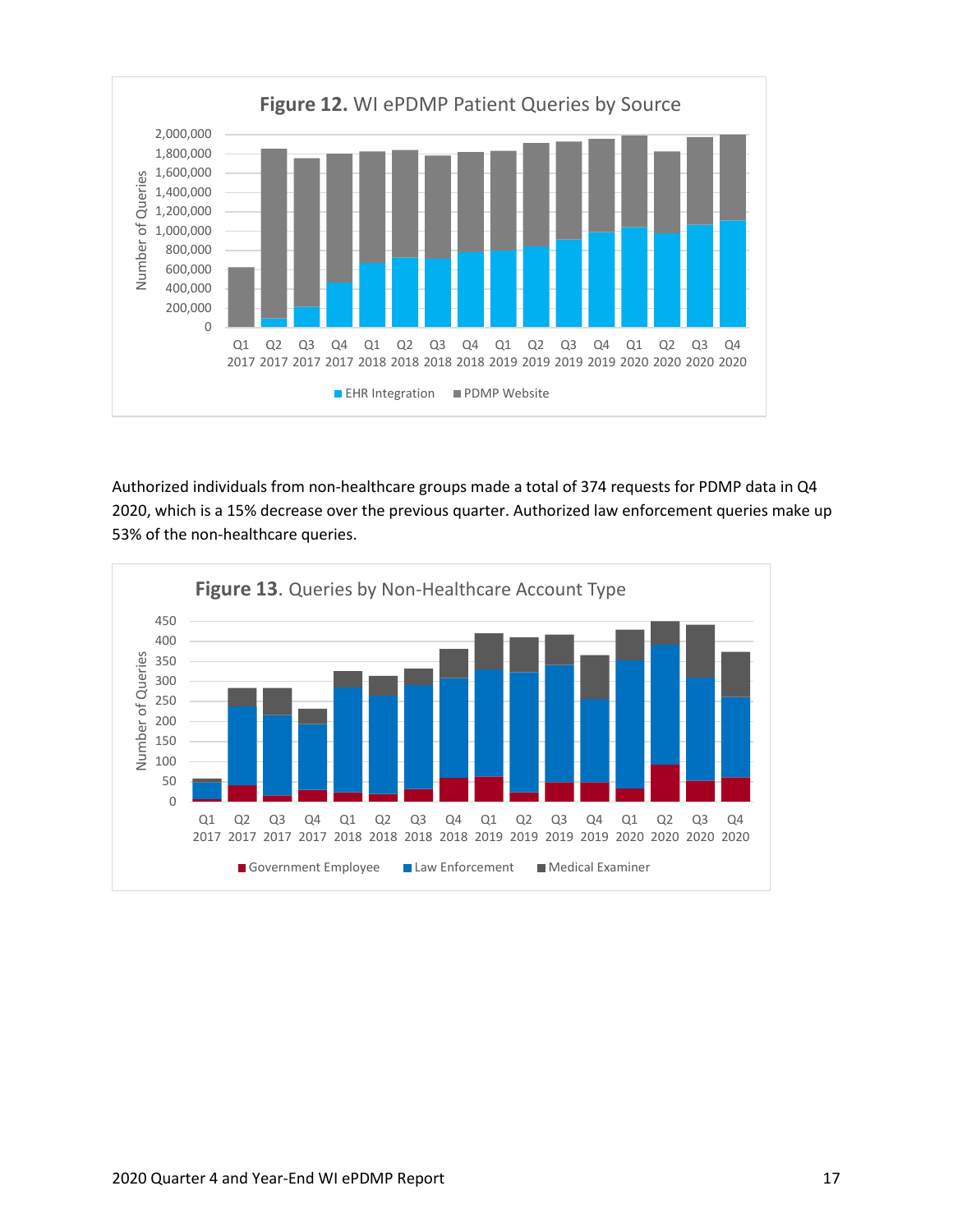#### <span id="page-17-0"></span>Law Enforcement Reports

During 2020, there were 2,754 events reported to the WI ePDMP by Wisconsin law enforcement agencies, which was a slight increase from 2,751 reported events in 2019 and a 40% decrease compared to 2017 when the data was first made available.

In Q4 2020, there were 510 events reported to the WI ePDMP by Wisconsin law enforcement agencies as required by s. [961.37 \(3\) \(a\),](https://docs.legis.wisconsin.gov/document/statutes/961.37(3)(a)) Wis. Stat. The law requires the agencies to submit a report in each of the following situations:

- 1. When a law enforcement officer receives a report of a stolen controlled substance prescription.
- 2. When a law enforcement officer reasonably suspects that a violation of the Controlled Substances Act involving a prescribed drug is occurring or has occurred.
- 3. When a law enforcement officer believes someone is undergoing or has immediately prior experienced an opioid-related drug overdose.
- 4. When a law enforcement officer believes someone died as a result of using a narcotic drug.

Prescribers of patients associated with these events receive a proactive email notice from the WI ePDMP, in addition to the event being captured as an alert on the patient report in the WI ePDMP. Figure 13 shows the number of law enforcement reports submitted to the WI ePDMP by month since the WI ePDMP was launched. There is no statutory requirement for law enforcement agencies to submit their reports within a certain timeframe after the date of the event, and outreach efforts continue to emphasize the value that law enforcemnt reporting brings for healthcare clinical decision making.



The distribution of submission by report type varied from one quarter to the next. Among the total 2,754 alerts subitted by Law Enforcement entities in 2020, The distribution by report type can be seen below: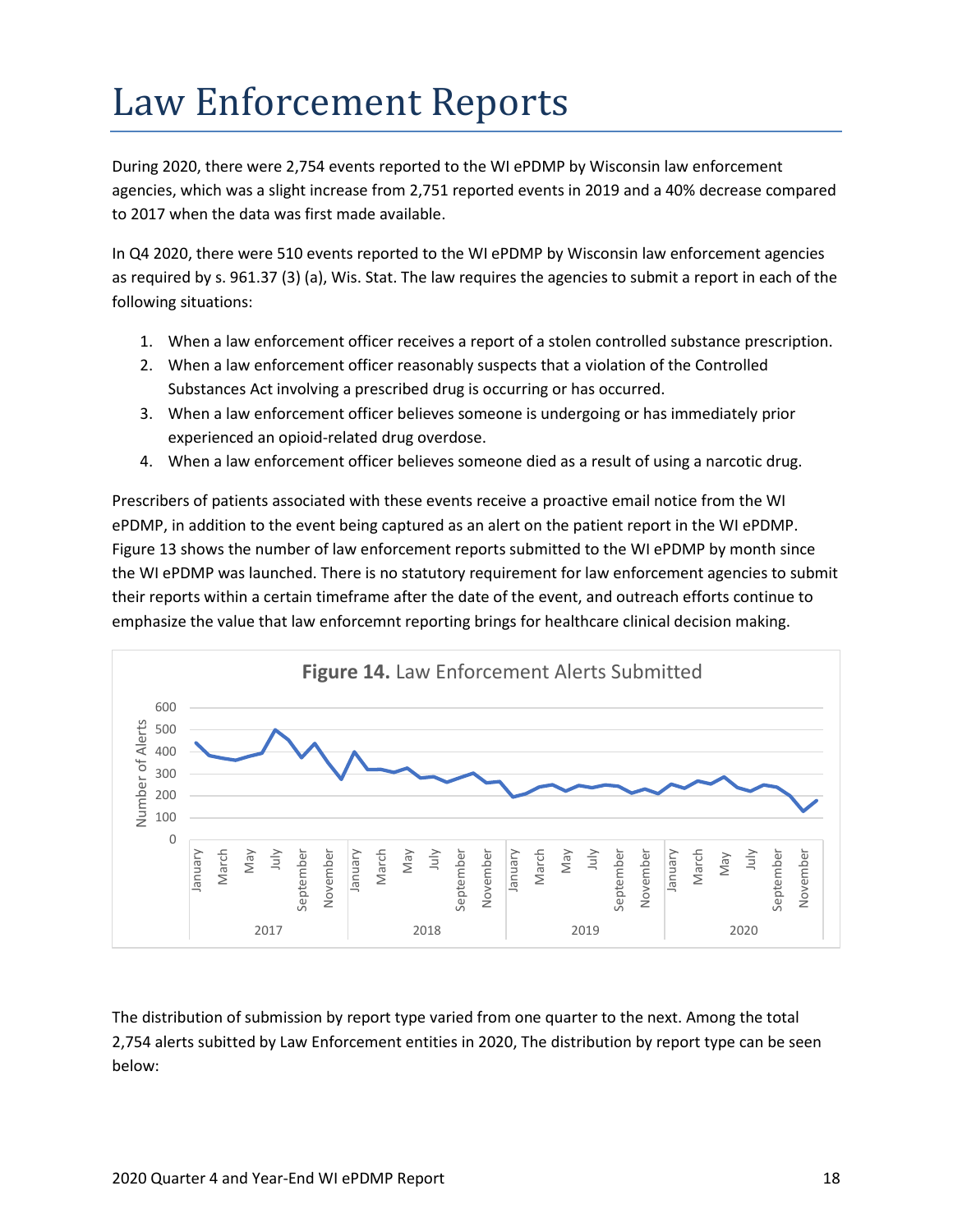- 46% of the reports submitted were for suspected non-fatal opioid-related overdose events, which was an increase from 35% in 2019. In 2020, a total of 1,279 events were reported to the ePDMP, which was 304 more than 2019.
- 28% of the reports submitted were reports of stolen controlled substance prescriptions, which was a decrease from 40% in 2019.
- 18% of the reports submitted were for suspected violations of the Controlled Substances Act, which was a slight decrease from 20% in 2019.
- 7% of the reports submitted were for suspected narcotic-related deaths, an increase from 5% in 2019.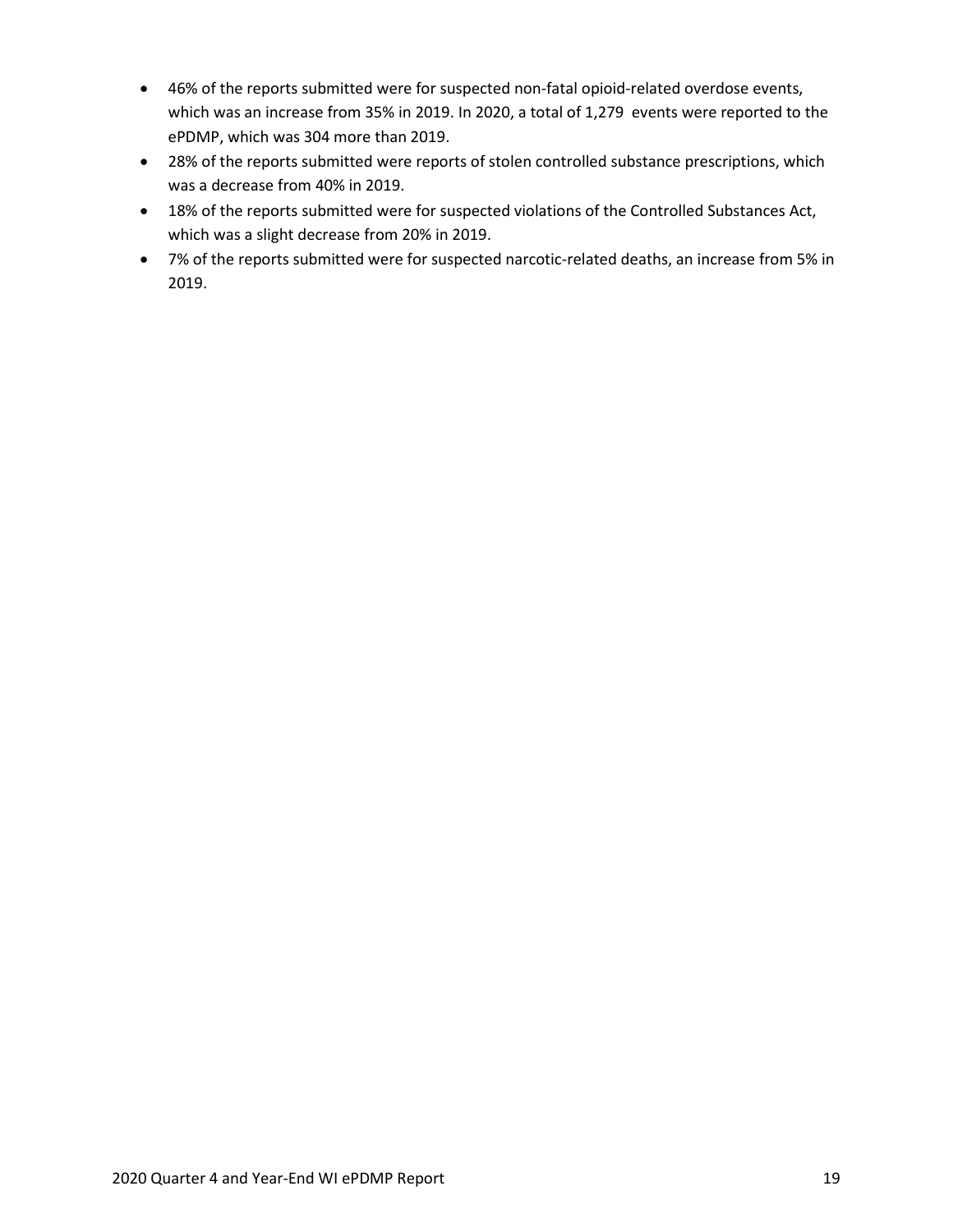# <span id="page-19-0"></span>Summary

The decreasing trend of the annual dispensing of monitored prescription drugs continued in Wisconsin. For 2020, the total dispensing of monitored prescription drugs decreased by more than 3% compared to 2019, and 26% since 2015. The breakdown of the four drug classes shows more promising trends in Wisconsin despite the pandemic. Specifically, the annual dispensing of opioids decreased by 6% from 2019 to 2020, and 38% since 2015. The annual dispensing of benzodiazepine also decreased by more than 3%, and 27% since 2015.

- The number of opioid prescriptions dispensed in 2020 decreased by 6.6% compared to the previous year.
- The number of benzodiazepine prescriptions dispensed in 2020 decreased by 3.7% compared to the previous year.
- The dispensing of stimulant prescriptions dispensed in 2020 increased by 1.5% compared to the previous year.

The number of patient queries performed per month has remained consistent. This indicates that the WI ePDMP continues to be a valuable tool to support safe prescribing, treatment, and dispensing decisions.

The fourth quarter of 2020 shows a continuation of the overall trend of consistency in dispensing of monitored prescription drugs compared to the pre-pandemic levels. From Q3 to Q4 2020, the quarterly dispensing of all monitored prescription drugs slightly decreased by 0.3%. There was a notable 7% decrease in the dispensing of monitored drugs from Q1 to Q2 when the pandemic began, and clinical visits were restricted. Since then, the total dispensing in Q3 and Q4 has increased but remained below the pre-pandemic dispensing levels. This phenomenon was observed across drug classes except stimulants. The increasing trend of the dispensing of stimulants continued after a decrease in Q2 when the pandemic began, and the dispensing of stimulants in Q4 exceeded the pre-pandemic levels.

Overall dispensing rates of monitored prescription drugs remain significantly lower compared with the same quarter five years ago.

- The number of monitored prescription drugs dispensed in Q4 2020 was 28% lower than Q4 2015.
- The number of opioid prescriptions dispensed in Q4 2020 was 39% lower than Q4 2015.
- The number of benzodiazepine prescriptions dispensed in Q4 2020 was 30% lower than Q4 2015.

Encouraging trends found in the WI ePDMP continued in 2020:

- The annual top 15 most dispensed monitored prescription drugs in 2020 compared to 2019 has notably decreased. The greatest decreases were found in Oxycodone w/ Acetaminophen (11.9%), Diazepam (10.2%), Pregabalin (10%) and Hydrocodone-Acetaminophen (9.2%).
- The dispensing of Buprenorphine HCl-Naloxone HCl Dihydrate (Suboxone®), one of the medications commonly used as part of Medication-Assisted Treatment (MAT) for opioid use disorder, continued to increase by 5.6% in Q4 2020 compared to Q3 2020, which equates to an increase of 20% over the past 12 months and a notable 55% increase since Q3 2018, the first quarter when Buprenorphine HCl-Naloxone HCl Dihydrate moved into the top 15 dispensed